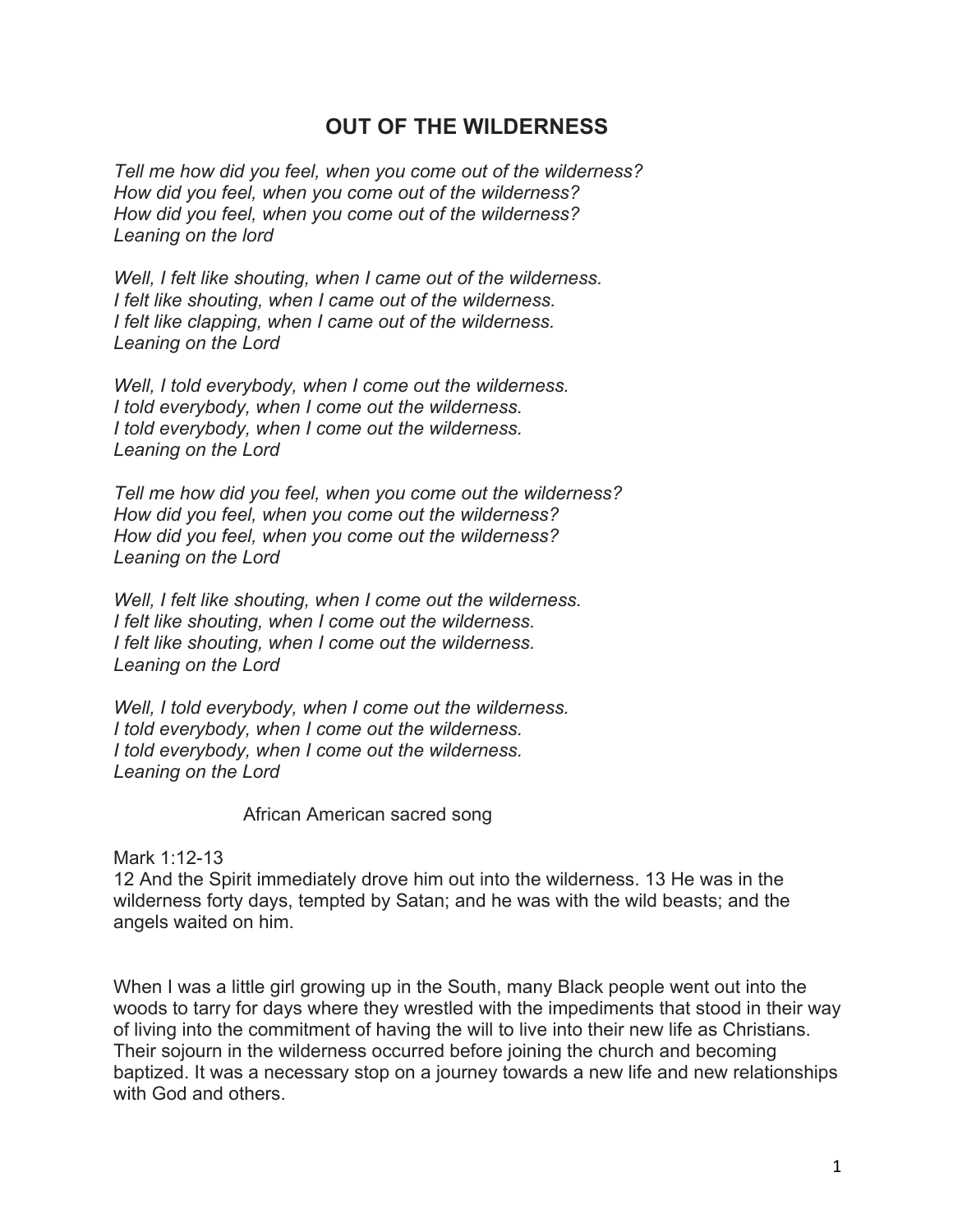My mother often told the story of her time in the woods as a young girl seeking to join the church. The woods in the country were dark, and every sound felt ominous. She always chuckled when she remembered that she never got down to the task of hearing God because of her fears of snakes. The imaginary rattling sounds of snakes in her head drowned out everything except the hissing of snakes.

My image of the woods as a dangerous place filled with lethal snakes that lurked everywhere stayed with me, and I thought that if I had to go into the woods to get religion, I would never get it. This terrifying image of danger and death was my frame of reference about going into the wilderness to find God. It was my first thought when I heard in Vacation Bible School the story of Jesus' retreat in the wilderness for forty days and forty nights to wrestle with Satan. In my mind Jesus was in the wilderness packed with snakes.

Before I realized it, I blurted out, "was Jesus afraid?" Little did I know that my childish question inadvertently expressed a primordial and universal fear. It is one that keeps adults from taking an inner journey into the wilderness of their souls to wrestle with the socio-spiritual impediments that interfere with redeeming the consciousness of God that the guardians of power remove out of us with empire opiates such as power, fear, and a need to belong and matter. Therefore, our task in the wilderness is a spiritual one of recovering our wounded and comatose souls. In another way of speaking, our struggle in the wilderness is a spiritual one where we must locate and touch the breath and imprint of God in each of us and in others.

The passage from Mark presents a picture of a newly baptized Jesus on a spiritual journey of recovery and renewal. His baptism signaled an act of liberation and new beginnings where he intentionally declared his mission to free himself from the grip of the socio-spiritual lusts, opiates and rituals learned and practiced from structures and governments that men made in the world. At the same time, he knew that baptism was a declaration of intention which could only be achieved with self-critique and scrubbing away of the lies and illusions of our spiritual malformation and social perversity.

During his journey in the wilderness, Jesus sought to confront these human temptations by harmonizing his inner consciousness with the way he intended to live out his call and lifestyle. He realized that all of us bear the marks of Empire culture. He understood the importance of intentionally confronting and eliminating the systemic impediments and appetites that stood in his way of carrying out his mission as God's servant. In short, the writer of Mark reminds us that Jesus was fully human with all the universal strengths and internalized flaws that come from living in a society with regulations, requirements, and values that socialize us to become objects of rulers rather than children of Spirit God.

In our reading of the text, it is critically important for us to accept that Jesus did not stand outside of history. Neither do we. Instead, we are part of our collective and particular histories. Without this context, we strip Jesus bare of his place in his